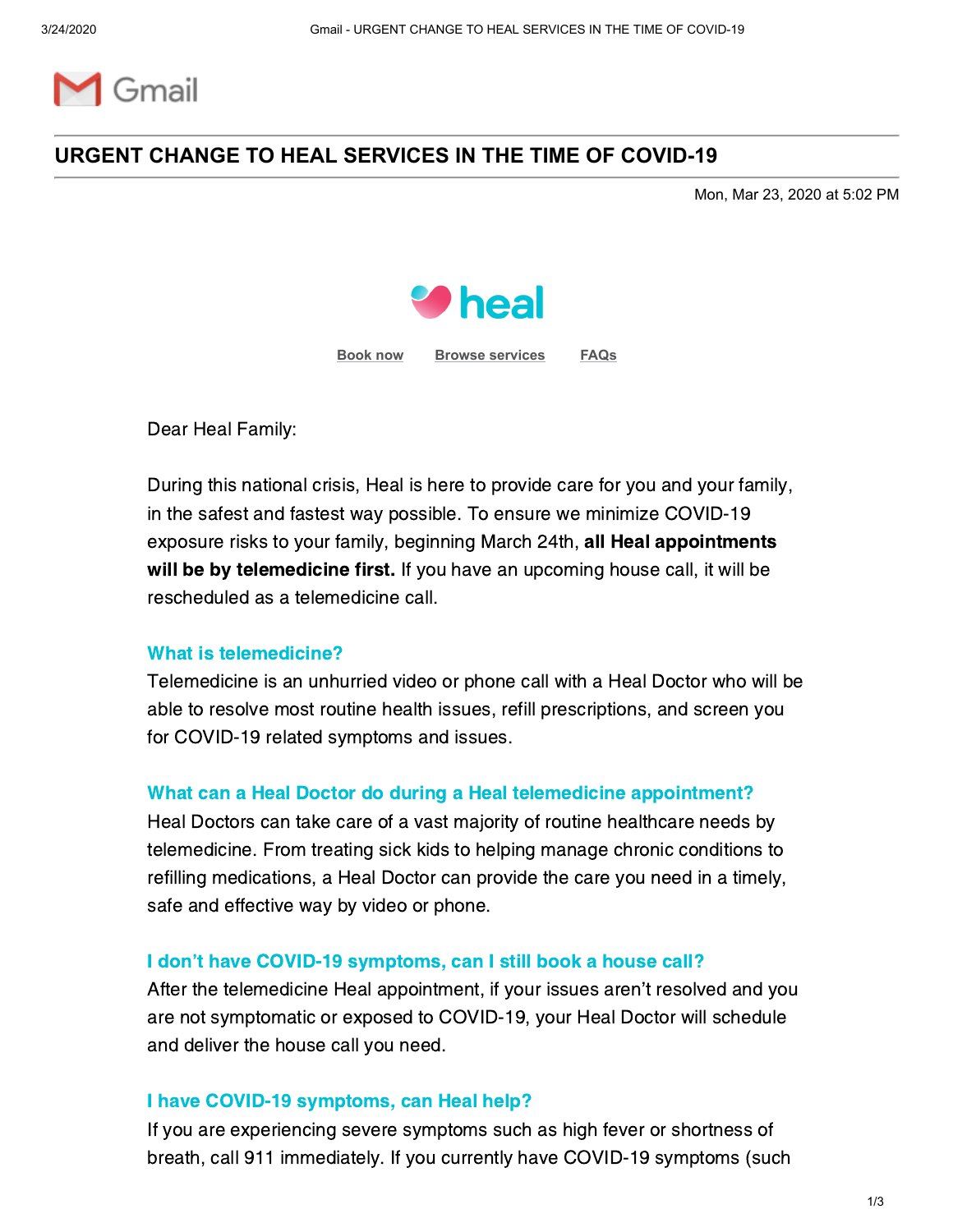3/24/2020 Gmail - URGENT CHANGE TO HEAL SERVICES IN THE TIME OF COVID-19

as fever or chills, body aches, shortness of breath, cough, or sore throat) or have been exposed to COVID-19, your Heal Doctor will facilitate the necessary testing and care based on your specific risk factors and severity of illness. As always, the most important ways to avoid exposure are rigorous social distancing and washing your hands thoroughly and frequently. We have more information available on our [coronavirus resource page](https://heal.us17.list-manage.com/track/click?u=72c0fa6d426c1079d2ca7f695&id=8c7cab3da9&e=9eb60f8b63).

### How much do telemedicine calls cost?

Your telemedicine call with a Heal Doctor is a \$0 co-pay or out-of-pocket cost with most insurance plans, including regular Medicare – so telemedicine for most Heal users is at no cost to you.

## Where is telemedicine available?

We are very pleased to announce that beginning March 24th, 2020 Heal telemedicine is now available throughout the entire state of California, New York, Georgia, Washington state, Virginia, New Jersey, and Washington DC. So, for your friends and family who live in those states, we're here and ready to deliver care.

If you have more questions, please see our [dedicated FAQ about telemedicine](https://heal.us17.list-manage.com/track/click?u=72c0fa6d426c1079d2ca7f695&id=8ae731a398&e=9eb60f8b63).

We understand this is a big change from the house calls you (and we) know and love, but the severity and prevalence of coronavirus requires these steps to ensure the best, safest care for you and your loved ones.



The Heal Family

Medicare health plans, or \$159 without insurance.